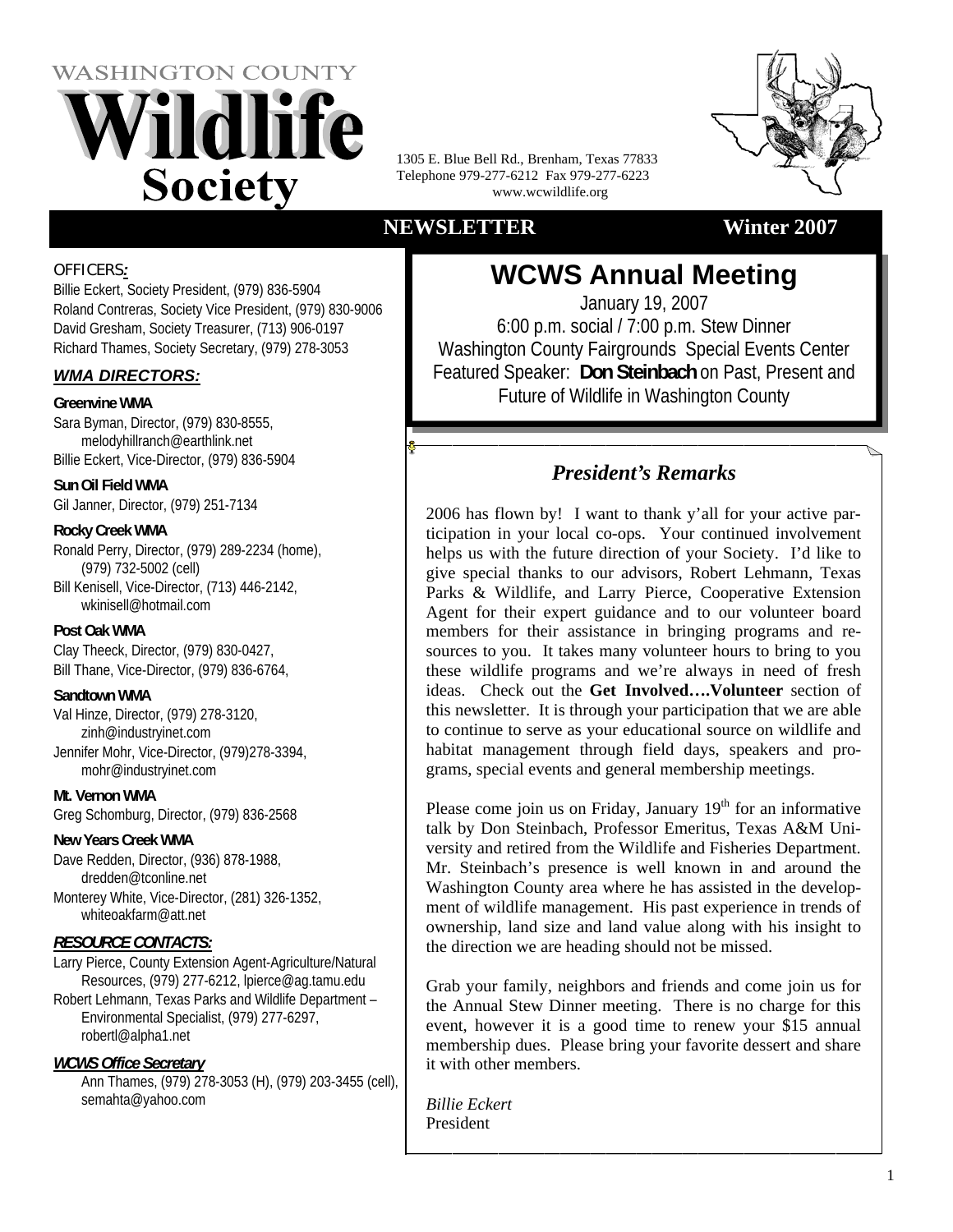## **Washington County Deer Report**

By Robert Lehmann, Texas Parks & Wildlife

Thanks to all who turned in their "yellow sheet" deer sighting report. A total of 2426 identified deer were turned in by the WCWS members this year. 1313 doe were reported with 736 fawns which relates to a 56% fawn crop this year. A total of 377 bucks were reported to bring our buck /doe ratio to 1 buck for every 3. 5 does. This year continues to look real good for the deer population. Healthy fawn crops and sound buck doe ratios are the key to maintaining our deer herd in the county.



The 06/07 deer season in Washington County was another exciting year for some lucky hunters. Some very impressive deer were taken by hunters throughout the county. One of the largest reported deer came from the west-end of the county supporting 12 scoreable points and a B&C gross score of 155 and 4/8. Another very impressive deer came from the Burton area scoring a little over 143 B&C. Several deer from the county scored near the 130's and quite a few checked in were in the 120's, but most importantly all these deer were able to reach 3-5 years in age. Since the implementation of the antler restriction in 2002 the majority of the 1.5 and 2.5 age class of bucks has been protected under this rule. Hunters have had the opportunity to see the potential of growing large antlered bucks in the county while also increasing the number of bucks in the herd.

Things are looking very good for the deer population in the county, but we should not forget to provide good habitat for the deer we have. It is most important to provide adequate nutrition and cover for our deer to live and raise their young. Prepare to provide some tall grass fawning areas for the fawns that will be hitting the ground in the spring.

## **2006 Shooting and Firearm Safety Event**

The Washington County Wildlife Society and the Texas Parks and Wildlife hosted a youth shooting and safety event on Wednesday, October 25<sup>th</sup> at Nails Creek State Park. 40 plus students involved in wildlife and agriculture classes from Brenham and Burton high schools attended this fun, safe, hands-on educational opportunity. The objective of the event was to educate students about hunter ethics and safety. Each student received one-on-one instructions on: hunter and boater safety, hunter ethics, archery, shotgun, 22 pistols, 22 rifles, black powder rifle, and center- fire rifle. A noon meal provided and prepared by volunteers of the Washington County Wildlife Society and student instructions were provided by TPWD Wildlife Biologist, Game Wardens, Corp of Engineer Rangers and the Washington County Peace Officers Association.

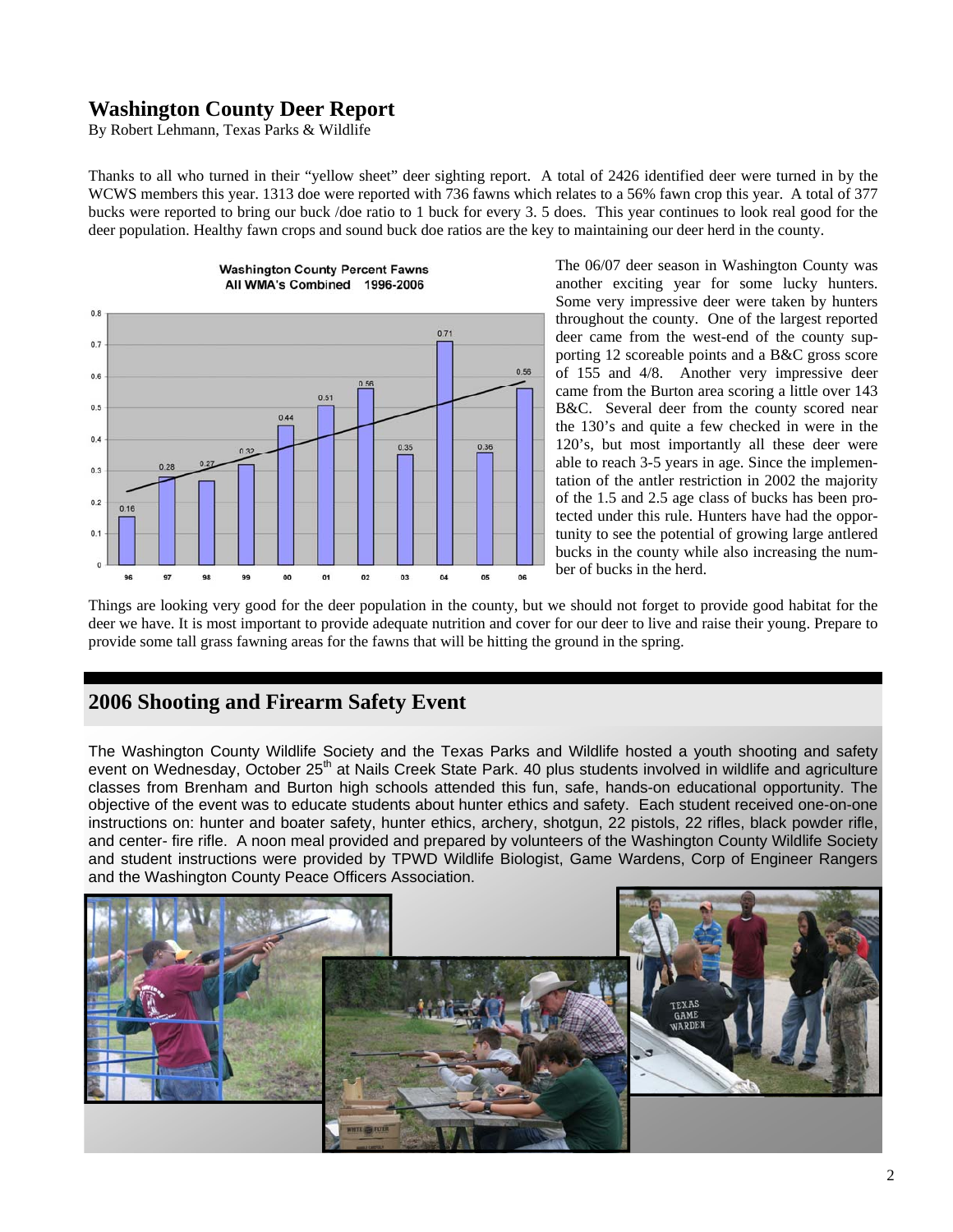## **Feed our Feathered Friends**

By Roland Contreras, Vice President

Although many bird lovers place some type of bird feeder during the fall and winter months , we should not forget our berry loving friends. There are a variety of berry eating birds such as the northern cardinal, chickadees, woodpeckers, finches, nuthatches, titmice and waxwings that would not survive the winter months if there were not sufficient berry like fruit to eat. The best selection of fruit bearing plants or

shrubs are your native type . Make certain that the species you intend to feed will thrive in the climate and soil conditions in your area. Also don't forget to feed our loved bluebirds and robins who love fruits like blueberries, raspberries , raisins, and chopped apples or orange halves.

You may check with your local nursery or county extension office for a native

variety plant suitable for your area. Here is a list of some berry producing plants that are most common and easy to grow and maintain: Crabapple zones 3-8, Mulberry zone 4- 8, Southern Waxmyrtle zones 7-9, Sweetbay zones 5-9, Spicebush zones 4-9, Winterberry zones 3-9, Virginia creeper zones 3-9 and Washington hawthorn zones 3-8. To



check with the Plant Hardiness Zone map in your area go to www.birdsandblooms.com for more information. So let's keep our feathered friends happy this winter and begin preparing a food pantry for their survival.

**Bird Butter with Natural Ingredients Compliments of Lysle Mockler Texas Bluebird Society Board Member, Waxahachie** 

> 1 cup chunky peanut butter 1 cup lard 4 cups whole grain corn meal (May be stone ground) 1 cup whole wheat flour

The following "extra" additions are nice and may vary depending on what is available in your area. 1 cup peanut hearts 1 cup sunflower chips 1 cup currants

This recipe for Bird Butter can be mixed and formed into "potatoes" or flattened into squares - whatever works for your feeder. Wrap in individual chunks and keep in the freezer until needed. *Happy Birding!* 

# **Get Involved . . . Volunteer**

#### **Volunteer Opportunities**

If you would like to help out, donating your time and in-kind services can involve activities such as the following:

#### **Budget & Finance Committee**

• Preferred experience in non-profit corporations or privately held business. Serve as advisory to the Executive Committee and assist in the development of budgets. Review and advise all requests for educational and scholarship funds.

#### **Newsletter & Website Committee**

• Looking for members with creative flair to assist in writing copy for mailings, newsletters, etc. Some experience in writing and willing to donate a couple of hours a month to a good cause.

#### **Membership Committee**

• Publicize the Society by such means as advertisements or announcements in appropriate media, prepare and distribute documents describing the activities of the Society to appropriate individuals or professional organizations, etc. Responsible for recruitment of new members and retention of active members. Propose policies and procedures to the Executive Committee which could be expected to enhance membership in the Society.

#### **Activities and Events Committee**

• Activities include those events that require normal advance planning. Some examples include educational programs, field trips, result demonstrations, certification trainings, annual meetings and fund raising events.

For more information or to become a Washington County Wildlife Society volunteer, please email: secretary@wcwildlife.org or contact the Extension Office at 979-277-6212.